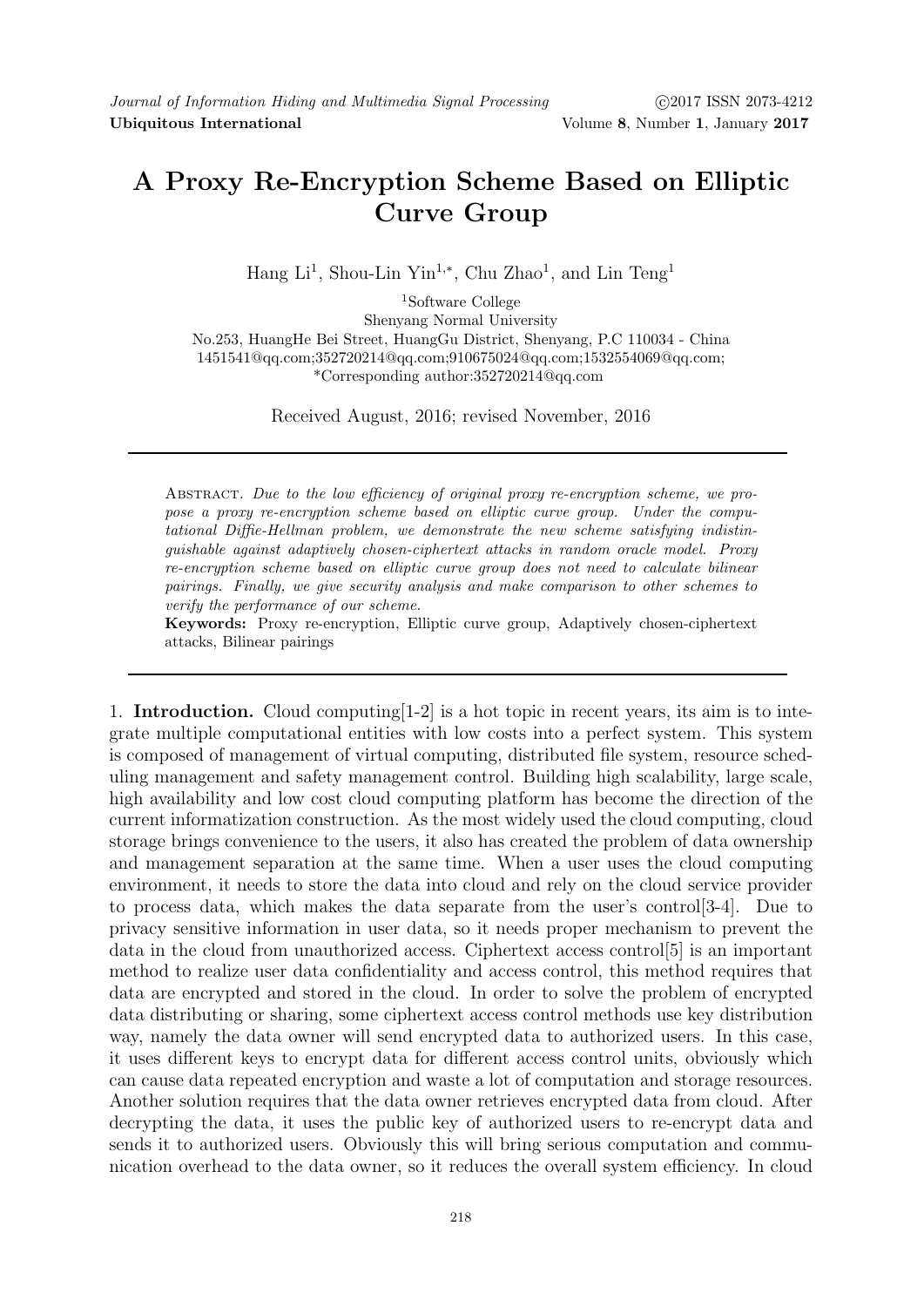computing environment, therefore, how to realize the efficient sharing of the encrypted data is a problem.

Proxy re-encryption technology[6-7] can effectively solve the problem of encrypted data sharing in cloud computing environment. Data owner will send the encryption key of specify users to the cloud provider, cloud provider will transfer data ciphertext stored in the cloud as data ciphertext of specified users, then the specified user uses his own private key to decrypt the re-encryption ciphertext. In recent years, the proxy re-encryption method is subsequently proposed. Also there are many proxy re-encryption schemes based on elliptic curve group.

Zhou[8] proposed a new proxy re-encryption pattern, referred to as an identity-based proxy re-encryption version 2. It allowed an authorized proxy to convert a ciphertext of an identity-based broadcast encryption scheme into a ciphertext of an identity-based encryption scheme. Deepa[9] described a key generation mechanism using Elliptic Curves. The generated key could be used as a symmetric key. The key was constituted by the contribution from all the legitimate users so that the revocation mechanism could be simplified, but at the expense of communication overhead. Chavan[10] presented a new intermediary proxy re-encryption technique. He foresaw that quick and secure reencryption would turn out to be progressively famous as a technique for overseeing scrambled document frameworks and he displayed new re-encryption conspires that understood a more grounded thought of security, and for adding access control to a protected record system. NU Amin[11] designed and analyzed a proxy promised signcrypion scheme based on elliptic curve cryptosystem. However, these proxy re-encryption schemes depend on bilinear pairings computation, so they have a low efficiency.

So we propose a proxy re-encryption scheme based on elliptic curve group without calculating bilinear pairings. The new system scenario includes eight polynomial time algorithms. We use two adversary games to explain its security model. Under the computational Diffie-Hellman problem, we demonstrate the new scheme satisfying indistinguishable against adaptively chosen-ciphertext attacks in random oracle model. We also make comparisons with other latest proxy re-encryption schemes. The followings are the structures of this paper. In section2, we give some preliminaries. Section3 detailed introduces the new scheme. We give the security analysis in section4. There is a conclusion in section5.

## 2. Preliminaries.

2.1. Ellipse curve. In this paper, our scheme is based on ellipse curve group[12-13], and its security is based on computational Diffie-Hellman problem.

Supposing that  $F_p$  is a p element finite field. There are two elements a and b in  $F_p$ satisfying discriminant  $\Delta = 4a^3 + 27b^2 \neq 0$ . So ellipse curve can be written as  $E(F_p)$ and it denotes the set of all the points  $(x, y)$  and infinity point O meeting Weierstrass equation  $y^2 = x^3 + ax + b$ . Namely  $E(F_p) = ((x, y)|x, y \in F_p$  and  $y^2 = x^3 + ax + b) \cup O$ . Obviously, all the points in ellipse curve  $E(F_p)$  consist of commutative group.

## 3. New scheme and its secure model.

3.1. Definition of new scheme. Proxy re-encryption scheme based on elliptic curve group is composed of the eight algorithms.

1. Setup algorithm. Input security parameter  $k$ , this algorithm generates and outputs main key msk of original ciphertext CA and system parameters set sps. CA publishes sps and keeps msk.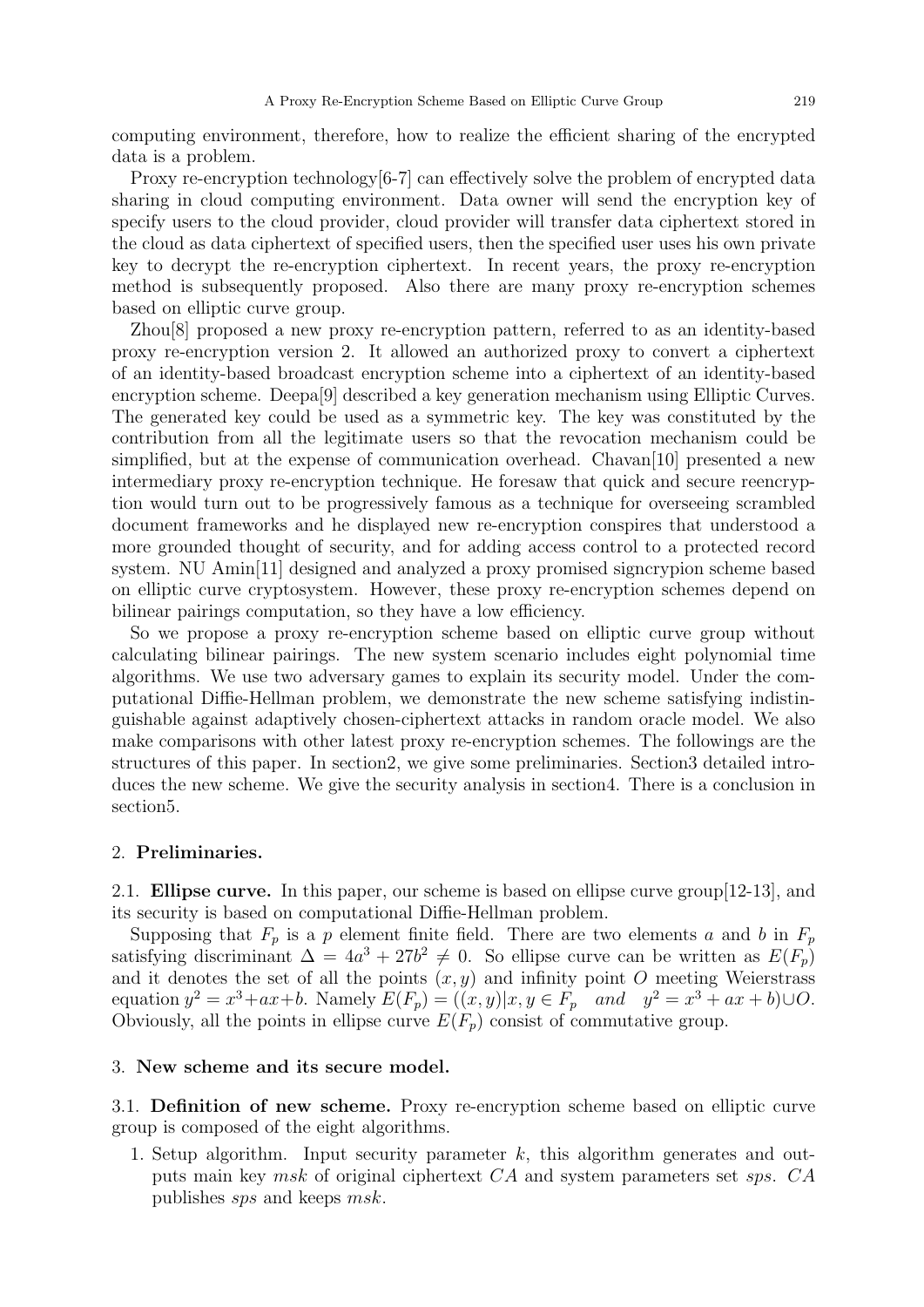- 2. User-key-generation algorithm. Input sps, this algorithm generates and outputs private key  $SK_U$  of user U and public key  $pk_U$ .
- 3. Certificate generation algorithm. Input sps, msk, identity  $ID_U$  of user U and  $pk_U$ , this algorithm generates and outputs certificate  $Cert_U$  of user U and public key  $pk_U$ . Generally, CA executes this algorithm.
- 4. Encryption algorithm. Input sps, plaintext  $M$ , identity  $ID<sub>A</sub>$  of data publisher  $A$ and public key  $pk<sub>A</sub>$ , this algorithm generates and outputs original ciphertext  $C<sub>A</sub>$  of message A. Data publisher executes this algorithm.
- 5. Re-encryption key generation algorithm. Input  $sps$ , identity  $ID<sub>A</sub>$  of data publisher A, private key  $SK_A$ ,  $Cert_A$ , identity  $ID_A$  of authorized user and public key  $pk_B$ , this algorithm generates and outputs re-encryption key  $RK_{A\rightarrow B}$ . Data publisher A executes this algorithm.
- 6. Re-encryption algorithm. Input sps, original ciphertext  $C_A$ , re-encryption key  $RK_{A\rightarrow B}$ , this algorithm generates and outputs re-encryption ciphertext  $C_B$  or invalid flag. Cloud proxy executes this algorithm.
- 7. Decryption algorithm of original ciphertext. Input sps, original ciphertext  $C_A$ ,  $ID_A$ ,  $SK_A$  and  $Cert_A$ , this algorithm generates and outputs re-encryption plaintext M or invalid flag. Data publisher executes this algorithm.
- 8. Decryption algorithm of re-encryption ciphertext. Input sps, re-encryption ciphertext  $C_B$ ,  $ID_A$ ,  $PK_A$ ,  $ID_B$ ,  $SK_B$  and  $Cert_B$ , this algorithm generates and outputs re-encryption plaintext  $M$  or invalid flag. Authorized user  $B$  executes this algorithm.

The above algorithms satisfy the following correctness constraints. If  $C_A = Encryption($ sps, M, ID<sub>A</sub>, PK<sub>A</sub>), then  $M = Decryption1(sys, M, C_A, ID_A, SK_A, Cert_A)$ . If  $RK_{A\rightarrow B}$  $ReKeyGen(sps, ID_A, SK_A, Cert_A, ID_B, PK_B)$  and  $C_B = ReEncryption(sps, C_A, RK_{A\rightarrow B},$ then  $M = Decryption2(sys, C_B, ID_A, PK_A, ID_B, SK_B, Cert_B).$ 

3.2. Security model. Security model of proxy re-encryption scheme based on elliptic curve group includes two different adversary  $A_1$  and  $A_2$ . Adversary  $A_1$  simulates uncertified user, he does not know the main key of system, but he can inquiry any user's privacy key and certification. Adversary  $A_2$  simulates user with main key, he can generate any user's certification and inquiry private key of users except target user. Secure against chosen ciphertext attack[14,15] based on elliptic curve group can be defined by two adversary games: IND-CCA1 and IND-CCA2.

- 1. IND-CCA1 game.
	- (a) Setting system parameters. Challenger simulates algorithm  $Setup(k)$  to generate system main key *msk* and parameters set *sps*. Challenger keeps *msk* and sends sps to adversary  $A_1$ .
	- (b) The first stage inquiry. In this stage, adversary  $A_1$  does the following inquiry.
		- User generation inquiry. Challenger maintains a list  $L_{user}$  to record user's private key, public key and certification. Initial value of list  $L_{user}$  is zero. Adversary  $A_1$  inputs identity  $ID_U$ . If list already has corresponding record, then challenger directly outputs public key  $PK_U$  of corresponding identity  $ID_U$ . Otherwise, challenger produces corresponding private key  $SK_U$  of  $ID_U$ , public key  $PK_U$  and certification  $Cert_U$ , then it stores the results into list  $L_{user}$  and outputs public key  $PK_U$ . For any identity  $ID_U$ , adversary must first inquiry  $ID_U$ , then he can does other oracle inquiries.
		- Private key inquiry. Adversary  $A_1$  inputs identity  $ID_U$ . Challenger acquires corresponding private key  $SK_U$  of identity  $ID_U$  from list  $L_{user}$  and sends it to adversary  $A_1$ .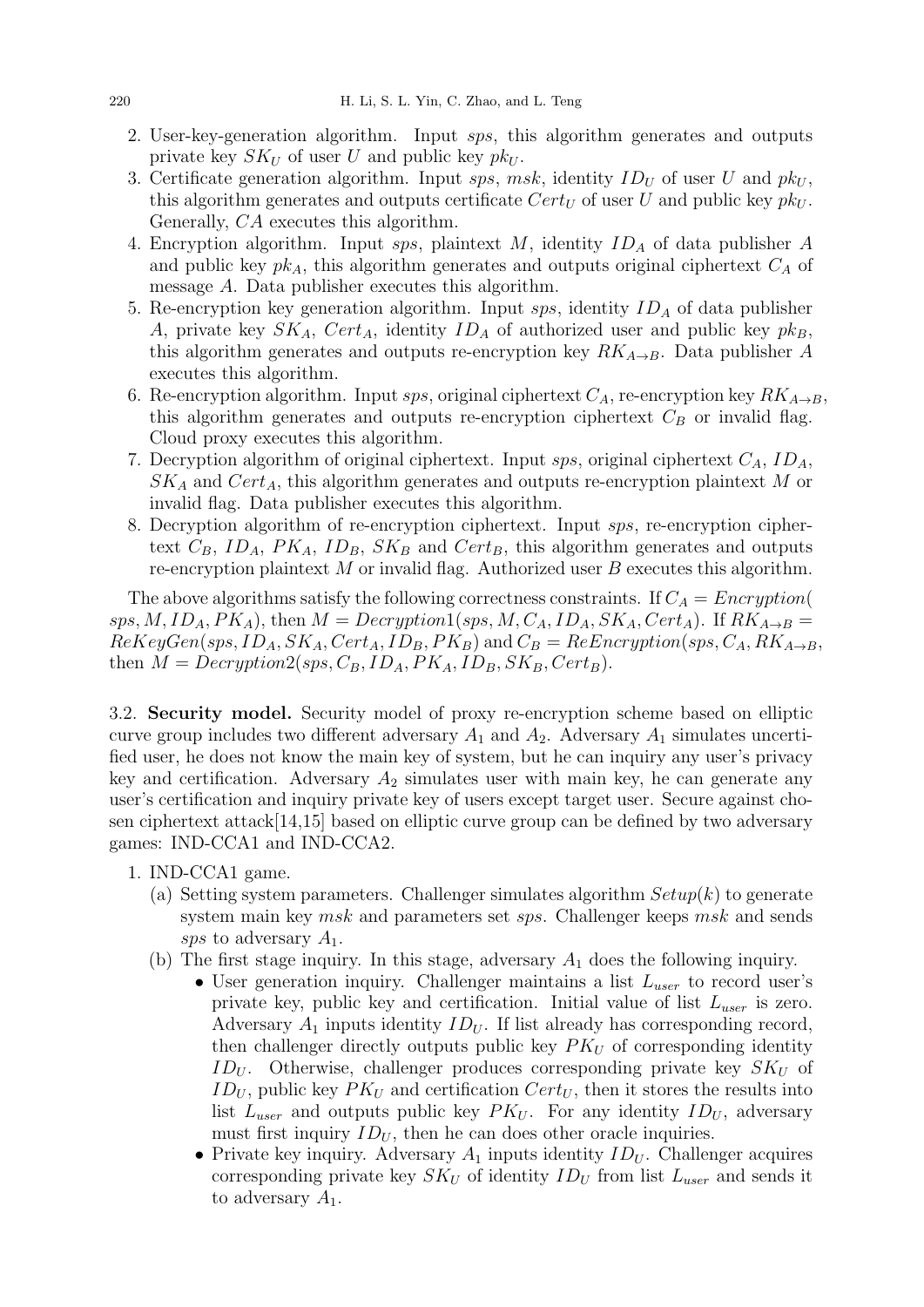- Certification inquiry. Adversary  $A_1$  inputs identity  $ID_U$ . Challenger acquires corresponding certification  $Cert_U$  of identity  $ID_U$  from list  $L_{user}$  and sends it to adversary  $A_1$ .
- Re-encryption key inquiry. Adversary  $A_1$  inputs identity  $ID_A$  and  $ID_B$ . Challenger generates a re-encryption key  $RK_{A\rightarrow B}$  and sends it to adversary  $A_1$ .
- Re-encryption inquiry. Adversary  $A_1$  inputs identity  $ID_A$ ,  $ID_B$  and original ciphertext  $C_A$ . Challenger generates a re-encryption ciphertext  $C_B$  and sends it to adversary  $A_1$ .
- Decryption inquiry. Adversary  $A_1$  inputs identity  $ID_A$  and a ciphertext  $C_U$ . Challenger decrypts ciphertext  $C_U$  and sends the decryption result to adversary  $A_1$ .
- (c) Challenge stage. Adversary  $A_1$  outputs identity  $ID_{ch}$  and two same length plaintexts  $(M_0, M_1)$  to start challenge. The limit is that adversary  $A_1$  never inquiries corresponding certification of  $ID_{ch}$  in first stage. Challenger randomly selects  $\gamma \in 0, 1$  and runs encryption algorithm  $Encryption(sps, M_{\lambda}, ID_{ch}, PK_{ch})$  to generate original ciphertext  $C_{ch}$ . At last,  $C_{ch}$  as challenge ciphertext is sent to adversary  $A_1$ .
- (d) The second stage inquiry. It is similar to stage1. The limit is that adversary  $A_1$  cannot inquiry certification of challenge identity  $ID_{ch}$ . For any identity,  $ID_U \neq ID_{ch}$ . Adversary  $A_1$  cannot do re-encryption key inquiry for  $(ID_{ch}, ID_U)$ and decryption inquiry for  $(ID_{ch}, C_{ch})$  and  $(ID_{der}, C_{der})$ . Where  $C_{der}$  is the output of re-encryption inquiry  $(ID_{ch}, ID_{der}, C_{ch}).$
- (e) Guess. Adversary  $A_1$  outputs the guess  $\gamma'$  of  $\gamma$ . If  $\gamma = \gamma'$ , then adversary  $A_1$ wins this game. The advantage of adversary  $A_1$  winning game is:

$$
Adv_{A_1}^{IND-CCA1} = 2|Pr[\gamma = \gamma'] - 1/2].
$$
\n(1)

- 2. IND-CCA2 game.
	- (a) Setting system parameters. Challenger simulates algorithm  $Setup(k)$  to generate system main key *msk* and parameters set *sps*. Challenger keeps *msk* and sends sps to adversary  $A_2$ .
	- (b) The first stage inquiry. In this stage, adversary  $A_2$  does the following inquiry.
		- User generation inquiry. Challenger maintains a list  $L_{user}$  to record user's private key, public key and certification. Initial value of list  $L_{user}$  is zero. Adversary  $A_2$  inputs identity  $ID_U$ . If list already has corresponding record, then challenger directly outputs public key  $PK_U$  of corresponding identity  $ID_U$ . Otherwise, challenger produces corresponding private key  $SK_U$  of  $ID_U$ , public key  $PK_U$  and certification  $Cert_U$ , then it stores the results into list  $L_{user}$  and outputs public key  $PK_U$ .
		- Private key inquiry. Adversary  $A_2$  inputs identity  $ID_U$ . Challenger acquires corresponding private key  $SK_U$  of identity  $ID_U$  from list  $L_{user}$  and sends it to adversary  $A_2$ .
		- Re-encryption key inquiry. Adversary  $A_2$  inputs identity  $ID_A$  and  $ID_B$ . Challenger generates a re-encryption key  $RK_{A\rightarrow B}$  and sends it to adversary  $A_2$ .
		- Re-encryption inquiry. Adversary  $A_2$  inputs identity  $ID_A$ ,  $ID_B$  and original ciphertext  $C_A$ . Challenger generates a re-encryption ciphertext  $C_B$  and sends it to adversary  $A_2$ .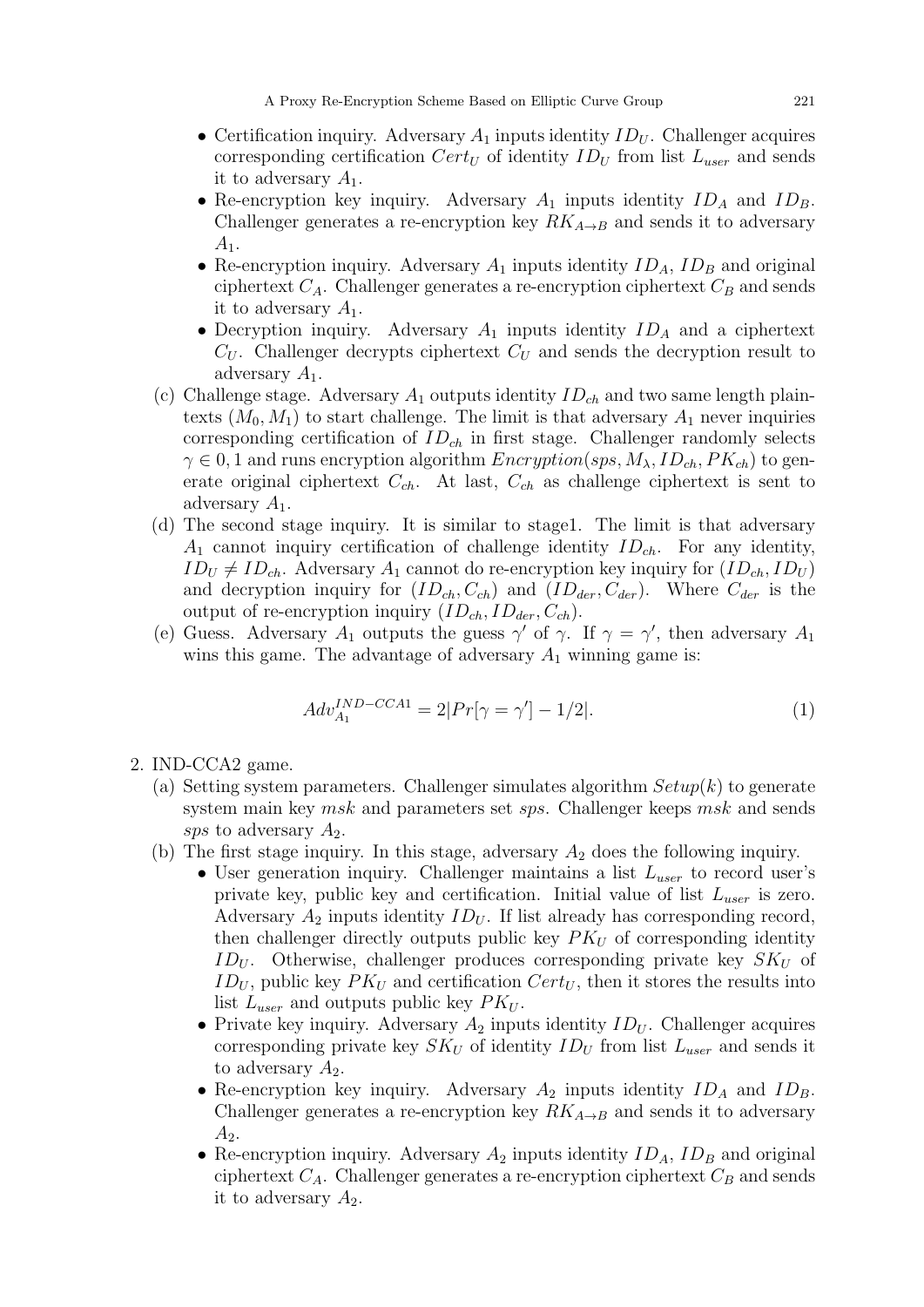- Decryption inquiry. Adversary  $A_2$  inputs identity  $ID_A$  and a ciphertext  $C_U$ . Challenger decrypts ciphertext  $C_U$  and sends the decryption result to adversary  $A_2$ .
- (c) Challenge stage. Adversary  $A_2$  outputs identity  $ID_{ch}$  and two same length plaintexts  $(M_0, M_1)$  to start challenge. The limit is that adversary  $A_2$  never inquiries corresponding certification of  $ID_{ch}$  in first stage. Challenger randomly selects  $\gamma \in 0, 1$  and runs encryption algorithm  $Encryption(sps, M_\lambda, ID_{ch}, PK_{ch})$  to generate original ciphertext  $C_{ch}$  of  $M_{\gamma}$ . At last,  $C_{ch}$  as challenge ciphertext is sent to adversary  $A_2$ .
- (d) The second stage inquiry. It is similar to stage1. The limit is that adversary  $A_2$ cannot inquiry private key of challenge identity  $ID_{ch}$ . For any identity,  $ID_U \neq$  $ID_{ch}$ . Adversary  $A_2$  cannot do re-encryption key inquiry for  $(ID_{ch}, ID_U)$  and decryption inquiry for  $(ID_{ch}, C_{ch})$  and  $(ID_{der}, C_{der})$ . Where  $C_{der}$  is the output of re-encryption inquiry  $(ID_{ch}, ID_{der}, C_{ch}).$
- (e) Guess. Adversary  $A_2$  outputs the guess  $\gamma'$  of  $\gamma$ . If  $\gamma = \gamma'$ , then adversary  $A_2$ wins this game. The advantage of adversary  $A_2$  winning game is:

$$
Adv_{A_2}^{IND-CCA2} = 2|Pr[\gamma = \gamma'] - 1/2].
$$
 (2)

Definition. Chosen-ciphertext security. If there is no any polynomial time adversary with a non-negligible advantage winning IND-CCA1 game and IND-CCA2 game. Then this new scheme meets chosen-ciphertext security.

## 4. Detailed description of proxy re-encryption scheme based on elliptic curve group.

- 1. Setup algorithm. Input secure parameter  $k \in \mathbb{Z}^+$ , this algorithm generates q order elliptic curve group G, generator is g. Randomly select  $\alpha \in Z_q^*$ . Select seven hashing function  $H_1: 0, 1^* \times G^2 \to Z_q^*, H_2: 0, 1^* \times G^3 \to Z_q^*, H_3: 0, 1^* \times G^2 \times 0, 1^n \times G^2$  $0, 1^l \rightarrow Z_q^*, H_4: G \rightarrow 0, 1^l, H_5: 0, 1^l \rightarrow 0, 1^n, H_6: G \times 0, 1^l \times 0, 1^n \times G \rightarrow Z_q^*,$  $H_7: 0, 1^* \times 0, 1^* \times G \to Z_q^*$ . Where  $n \in Z^+$  and  $l \in Z^+$  denote random bit string length in encryption and decryption algorithm respectively. Output system main key  $msk = \alpha$  and  $sps = (q, G, g, g_1, n, l, H_1, H_2, H_3, H_4, H_5, H_6, H_7).$
- 2. User key generation algorithm(UserKeyGen). Input sps, this algorithm randomly selects  $v_U \in Z_q^*$  as user's private key, namely  $SK_U = v_U$ . Compute public key  $pk_U = g^{v_U}$  and output private key  $SK_U$  and public key  $pk_U$ .
- 3. Certification generation algorithm. Input  $(sps, msk, ID_U, pk_U)$ , this algorithm randomly selects  $\mu_U \in Z_q^*$ . Compute  $pk_U^1 = g^{v_U}$  and set  $PK_U^2 = pk_U$ ,  $PK_U =$  $(pk_U^1, PK_U^2)$ . Calculate  $Cert_U = \mu_U + \alpha \cdot h_U$ . Where  $h_U = H_1(ID_U, PK_U)$ . Output public key  $PK_U$  and certification  $Cert_U$ .
- 4. Encryption algorithm. Input  $(sps, M, ID<sub>A</sub>, PK<sub>A</sub>)$ . This algorithm computes  $g<sub>A</sub>$  $(g_1)^{h_A} P K_A^1 (PK_A^2)^{h'_A}$ . Where  $h_A = H_1(ID_A, PK_A), h'_A = H_2(ID_A, PK_A, g_1)$ . Randomly select  $\lambda \in 0, 1^l$  and compute  $r = H_3(ID_A, PK_A, M, \lambda), C_1 = g^r, C_2 =$  $\lambda \oplus H_4((g_A)^r)$ ,  $C_3 = M \oplus H_5(\lambda)$ . Randomly select  $s \in Z_q^*$ , calculate  $C_4 = g^s$ ,  $C_5 = s + r \cdot H_6(C_1, C_2, C_3, C_4)$ . Output original ciphertext  $C_A = (C_1, C_2, C_3, C_4, C_5)$ .
- 5. Re-encryption key generation algorithm(ReKeyGen). Input  $(sps, ID_A, SK_A, Cert_A,$  $ID_B, PK_B$ ). This algorithm computes  $g_B = (g_1)^{h_B} PK_B^1 (PK_B^2)^{h'_B}$ , where  $h_B$  $H_1(ID_B, PK_B), h'_B = H_2(ID_B, PK_B, g_1).$  Compute  $u = H_7(ID_A, ID_B, (g_B)^{SK_A})$ and output re-encryption key  $RK_{A\rightarrow B} = \frac{1}{w}$  $\frac{1}{u}(SK_A h'_A + Cert_A),$ where  $h'_{A} = H_{2}(ID_{A}, PK_{A}, g_{1}).$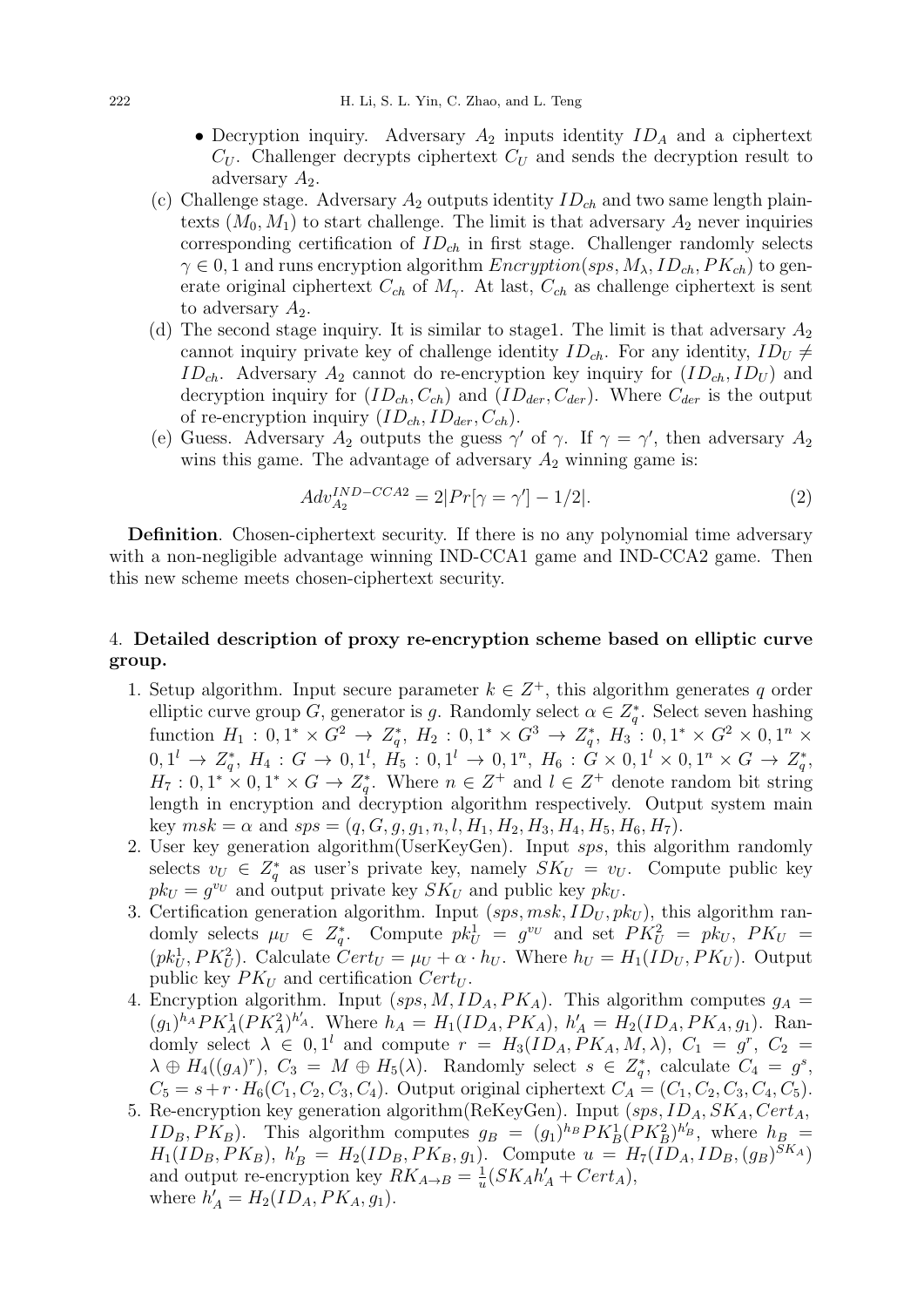Therefore,

$$
RK_{A \to B} = \frac{1}{u}(SK_A h'_A + Cert_A)
$$
\n<sup>(3)</sup>

$$
= H_6(ID_A, ID_B, (PK_A^2)^{SK_Bh'_B + Cert_A})^{-1}(SK_Ah'_A + Cert_A). \tag{4}
$$

6. Re-encryption algorithm. Input  $(sps, C_A = (C_1, C_2, C_3, C_4, C_5), RK_{A\rightarrow B})$ . This algorithm firstly judges that whether  $g^{C_5} = C_4(C_1)^{\sigma}$  is true.  $\sigma = H_6(C_1, C_2, C_3, C_4)$ . If  $g^{C_5}$  is false, then ciphertext  $C_A$  is invalid. Otherwise, it computes  $C'_1 = (C_1)^{RK_{A \to B}}$ . Let  $C_2' = C_2$  and  $C_3' = C_3$ . Output re-encryption ciphertext  $C_B = (ID_A, C_1', C_2', C_3')$ . Therefore,

$$
C_1' = (C_1)^{RK_{A \to B}} = ((g_1)^{h_A}(PK_A^1)(PK_A^2)^{h'_A})^{ru-1}.
$$
\n
$$
(5)
$$

- 7. Original ciphertext decryption algorithm. Input  $(sys, C_A = (C_1, C_2, C_3, C_4, C_5), ID_A,$  $SK_A, Cert_A$ ). This algorithm firstly judges that whether  $g^{C_5} = C_4(C_1)^{\sigma}$  is true.  $\sigma = H_6(C_1, C_2, C_3, C_4)$ . If  $g^{C_5}$  is false, then ciphertext  $C_A$  is invalid. Otherwise, it computes  $\lambda = C_2 \oplus H_4((C_1)^{SK_Ak'_A + Cert_A})$  and  $M = C_3 \oplus H_5(\lambda)$ . Where  $h'_{A} = H_2(ID_A, PKA), g_1$ . Verify  $C_1 = g^r$ . If it is true, then output plaintext M. Otherwise, ciphertext  $C_A$  is invalid.
- 8. Re-encryption ciphertext decryption algorithm. Input  $(sys, C_B = (ID_A, C'_1, C'_2, C'_3)$ ,  $ID_B, SK_B, Cert_B, ID_A, PK_A).$ This algorithm computes  $u = H_7(ID_A, ID_B, (PK_A^2)^{SK_Bh'_B + Cert_B}), \lambda = C'_2 \oplus H_4((C'_1)^u)$ and  $M = C'_3 \oplus H_5(\lambda)$ , where  $h'_B = H_2(ID_B, PK_B, g_1)$ . Verify  $C'_1 = ((g_1)^{h_A} P K_A^1 (P K_A^2)^{h'_A})^{ru-1}.$ Where  $h_A = H_1(ID_A, PK_A), h'_A = H_2(ID_A, PK_A, g_1), r = H_3(ID_A, PK_A, M, \lambda)$ . If it is true, then output plaintext  $M$ . Otherwise, ciphertext  $C_B$  is invalid. Because

1.

$$
g^{C_5} = g^{s+r+\sigma} = g^s(g^r)^\sigma = C_4(C_1)^\sigma.
$$
\n(6)

2.

$$
C_2 \oplus H_4((C_1)^{SK_Ah'_A + Cert_A}) = C_2 \oplus H_4((g^r)^{SK_Ah'_A + Cert_A}) = \tag{7}
$$

$$
C_2 \oplus H_4((g_A^r)) = \lambda \oplus H_4((g_A^r)) \oplus H_4((g_A^r)) = \lambda.
$$
\n(8)

3.

$$
C_2' \oplus H_4((C_1')^u) = C_2' \oplus H_4(((C_1)^{RK_{A \to B}})^u)
$$
\n(9)

$$
\lambda \oplus H_4((g_A)^r) \oplus H_4((g_1)^{h_A} P K_A^1 (P K_A^2)^{h'_A})^{ru-1} = \tag{10}
$$

$$
\lambda \oplus H_4((g_A)^r) \oplus H_4((g_A)^r) = \lambda. \tag{11}
$$

So our new scheme is right.

## 5. Security analysis and performance evaluation.

### 5.1. Security analysis.

**Theorem 5.1.** In random oracle model, if there is an adversary  $A_1$  satisfying chosenciphertext attacks based on proxy re-encryption, its advantage is  $\varepsilon$ . It does  $q_U$  user inquiries,  $q_R$  re-encryption inquiries,  $q_D$  decryption inquiries,  $q_3$  oracle  $H_3$  inquiries,  $q_4$ oracle  $H_4$  inquiries, then there exists an algorithm  $B$  with a non-negligible advantage can solve the CDH problem in  $G_1$ .

**Proof.** Given an algorithm B, a random instance  $(G, q, g, g^a, g^b)$ , algorithm B simulates IND-CCA1 game to calculate  $g^{ab}$ .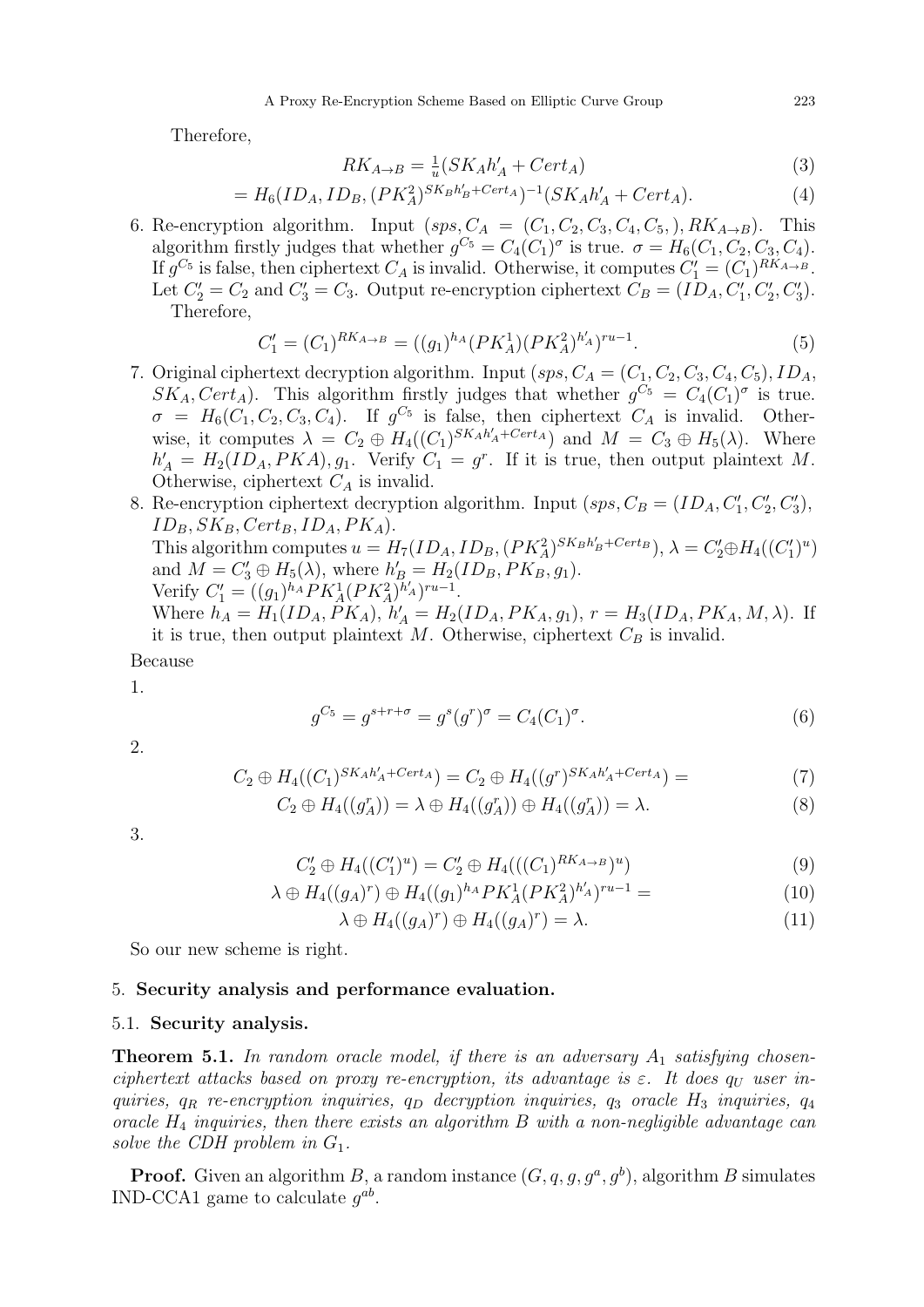- 1. System parameter set. B randomly selects an index value  $\theta \in [1, q_U]$ . Let  $g_1 = g^a$ . B sends  $(G, q, g, g_1, n, l, H_1, H_2, H_3, H_4, H_5, H_6, H_7)$  to adversary  $A_1$ , where  $(H_1 H_7)$ is random oracle.
- 2. First stage inquiry. Adversary  $A_1$  adaptively does inquiries. Algorithm B does the following responses.
	- $H_1$  inquiry. Algorithm B maintains a list  $L_1 = (ID_l, PK_l, h_1)$ . Original value of  $L_1$  is zero. Adversary  $A_1$  inputs  $(ID_l, PK_l)$ . If  $(ID_l, PK_l, h_1)$  has been in  $L_1$ , algorithm B directly outputs  $h_1$  for adversary  $A_1$ . Otherwise, algorithm B randomly selects  $h_1 \in Z_q^*$ . It puts  $(ID_l, PK_l, h_1)$  into list  $L_1$  and outputs  $h_1$  to adversary  $A_1$ .
	- $H_2$  inquiry. Algorithm B maintains a list  $L_2 = (ID_l, PK_l, g_1, h_2)$ . Original value of  $L_2$  is zero. Adversary  $A_1$  inputs  $(ID_l, PK_l, g_1)$ . If  $(ID_l, PK_l, g_1, h_2)$  has been in  $L_2$ , algorithm B directly outputs  $h_2$  for adversary  $A_1$ . Otherwise, algorithm B randomly selects  $h_2 \in Z_q^*$ . It puts  $(ID_l, PK_l, g_1, h_2)$  into list  $L_2$  and outputs  $h_2$  to adversary  $A_1$ .
	- $H_3$  inquiry. Algorithm B maintains a list  $L_3 = (ID_l, PK_l, \lambda, h_3)$ . Original value of  $L_3$  is zero. Adversary  $A_1$  inputs  $(ID_l, PK_l, M, \lambda)$ . If  $(ID_l, PK_l, M, \lambda, h_3)$ has been in  $L_3$ , algorithm B directly outputs  $h_3$  for adversary  $A_1$ . Otherwise, algorithm B randomly selects  $h_3 \in Z_q^*$ . It puts  $(ID_l, PK_l, g_1, \lambda, h_3)$  into list  $L_3$ and outputs  $h_3$  to adversary  $A_1$ .
	- $H_4$  inquiry. Algorithm B maintains a list  $L_4 = (S, h_4)$ . Original value of  $L_4$  is zero. Adversary  $A_1$  inputs S. If  $(S, h_4)$  has been in  $L_4$ , algorithm B directly outputs  $h_4$  for adversary  $A_1$ . Otherwise, algorithm B randomly selects  $h_4 \in 0, 1^l$ . It puts  $(S, h_4)$  into list  $L_4$  and outputs  $h_4$  to adversary  $A_1$ .
	- $H_5$  inquiry. Algorithm B maintains a list  $L_5 = (\lambda, h_5)$ . Original value of  $L_5$ is zero. Adversary  $A_1$  inputs  $\lambda$ . If  $(\lambda, h_5)$  has been in  $L_5$ , algorithm B directly outputs  $h_5$  for adversary  $A_1$ . Otherwise, algorithm B randomly selects  $h_5 \in 0, 1^n$ . It puts  $(\lambda, h_5)$  into list  $L_5$  and outputs  $h_5$  to adversary  $A_1$ .
	- $H_6$  inquiry. Algorithm B maintains a list  $L_6 = (C_1, C_2, C_3, C_4, h_6)$ . Original value of  $L_6$  is zero. Adversary  $A_1$  inputs  $(C_1, C_2, C_3, C_4)$ . If  $(C_1, C_2, C_3, C_4, h_6)$ has been in  $L_6$ , algorithm B directly outputs  $h_6$  for adversary  $A_1$ . Otherwise, algorithm B randomly selects  $h_6 \in Z_q^*$ . It puts  $(C_1, C_2, C_3, C_4, h_6)$  into list  $L_6$ and outputs  $h_6$  to adversary  $A_1$ .
	- $H_7$  inquiry. Algorithm B maintains a list  $L_7 = (ID_1, ID_2, T, h_7)$ . Original value of  $L_6$  is zero. Adversary  $A_1$  inputs  $(ID_1, ID_2, T)$ . If  $L_7 = (ID_1, ID_2, T, h_7)$ has been in  $L_7$ , algorithm B directly outputs  $h_7$  for adversary  $A_1$ . Otherwise, algorithm B randomly selects  $h_7 \in Z_q^*$ . It puts  $L_7 = (ID_1, ID_2, T, h_7)$  into list  $L_7$  and outputs  $h_7$  to adversary  $A_1$ .
	- $\bullet$  User generation inquiry. Algorithm  $B$  maintains a list  $L_{user} = (ID_1, PK_2, SK_1, Cert_1, \mu_1)$ . Original value of  $L_{user}$  is zero. Adversary  $A_1$  inputs  $(ID_1)$ . Algorithm B executes the followings:

if  $(ID_1, PK_2, SK_1, Cert_1, \mu_1)$  has been in  $L_{user}$ , algorithm B directly outputs  $PK_1$  for adversary  $A_1$ . Otherwise, if  $1 = \theta$ , algorithm B randomly selects  $v_{\theta}$ ,  $\mu_{\theta} \in$  $Z_q^*$ , computes  $PK_{\theta} = (g^{v_{\theta}}, g^{\mu_{\theta}})$ . Let  $SK_{\theta} = v_{\theta}$ . It puts  $(ID_{\theta}, PK_{\theta}, SK_{\theta}, \perp)$ ,  $\mu_{\theta}$ ) into list  $L_{user}$  and outputs  $PK_{\theta}$  to adversary  $A_1$ . Otherwise, algorithm *B* randomly selects  $(v_1, t_1, h_1 \in Z_q^*)$ . Compute  $PK_1 = (g^{v_1}, g^{t_1}, g_q^{-h_1})$ . Let  $SK_1 = v_1$  and  $Cert_1 = t_1$ . It puts  $(ID_1, PK_1, h_1)$  and  $(ID_1, PK_1, SK_1, Cert_1, \perp)$ into  $L_1$  and  $L_{user}$  respectively. Output  $PK_1$  to adversary  $A_1$ .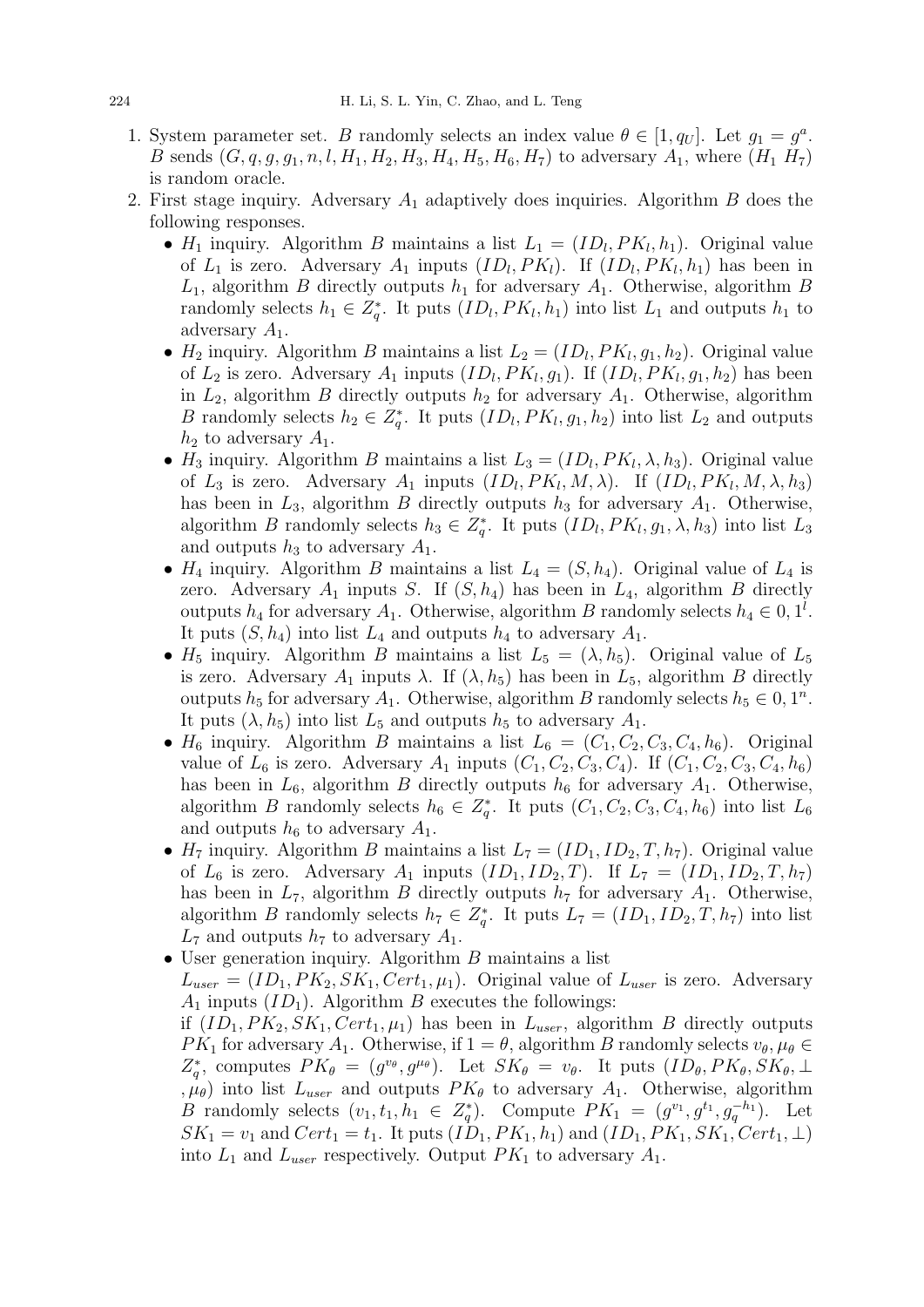- Private key inquiry. Adversary  $A_1$  inputs identity  $ID_1$ . Algorithm B gets record  $(ID_1, PK_1, SK_1, Cert_1, \mu_1)$  from list  $L_{user}$  and outputs  $SK_1$  to adversary  $A_1$ .
- Certification inquiry. Adversary  $A_1$  inputs identity  $ID_1$ . If  $ID_1 = ID_\theta$ , then algorithm B exists this game. Otherwise, algorithm B gets record  $(ID_1, PK_1, SK_1, Cert_1, \mu_1)$  from list  $L_{user}$  and outputs  $Cert_1$  to adversary  $A_1$ .
- Re-encryption key inquiry. Adversary  $A_1$  inputs identity  $(ID_1, ID_2)$ . If  $ID_1 =$  $ID_{\theta}$ , then algorithm B exists this game. Otherwise, algorithm B gets record  $(ID_1, PK_1, SK_1, Cert_1, \mu_1)$  and  $(ID_2, PK_2, SK_2, Cert_2, \mu_2)$  from list  $L_{user}$  and executes algorithm  $ReKeyGen(sys, ID_1, PK_1, SK_1, Cert_1, ID_2, PK_2)$  to generate re-encryption key  $RK_{1\rightarrow 2}$  for adversary  $A_1$ .
- Re-encryption inquiry. Adversary  $A_1$  inputs identity  $(I_{\mathcal{D}_1}, I_{\mathcal{D}_2}, C'_1 = (C_1, C_2, C_3,$  $C_4, C_5$ .). Algorithm B firstly verifies that whether  $g^{C_5} = C_4(C_1)^{\sigma}$ .

Where  $\sigma = H_6(C_1, C_2, C_3, C_4)$ . If this equation is true, then ciphertext  $C'_1$  is invalid. Algorithm  $B$  refuses this inquiry. If it is true, then  $B$  does the following operation.

If  $ID_1 = ID_\theta$ , algorithm B searches the record  $(ID_1, PK_1, M, \lambda, h_3)$  from list  $L_3$ , meanwhile,  $C_1 = g^{h_3}$ ,  $C_2 = \lambda \oplus H_4(((g_1)^{h_1} P K_1^1 (P K_1^2)^{h'_1})^{h_3})$ ,  $C_3 = M \oplus H_5(\lambda)$ ,  $h_1 = H_1(ID_1, PK_1)$  and  $h'_1 = H_2(ID_1, PK_1, g_1)$ . If this record is nonexistence, algorithm B refuses this inquiry. Otherwise, B firstly inquiries  $H_7(ID_1, ID_2,$  $((g_1)^{h_2} P K_2^1 (P K_2^2)^{h'_2})^{SK_1})$  to get  $h_7$ , where  $h_2 = H_1(ID_2,$ 

 $PK_2$ ,  $h'_2 = H_2(ID_2, PK_2, g_1)$ . Then it computes  $C'_1 = ((g_1)^{h_1} PK_1^1 (PK_2^2)^{h'_1})^{h_3 h_{\tau^1}}$ and outputs re-encryption ciphertext  $C_2 = (ID_1, C'_1, C_2, C_3)$ .

Otherwise, B firstly does re-encryption key inquiry for  $(ID_1, ID_2)$  and gets reencryption key  $RK_{i\rightarrow 2}$ , then it executes re-encryption algorithm ReEncryption(sps,

 $C_1, RK_{i\rightarrow 2}$ ) to generate re-encryption ciphertext  $C_2$ . B sends it to adversary  $A_1$ .

• Decryption inquiry. Adversary  $A_1$  inputs identity  $(ID_1, C_1)$ . Algorithm B does the following operation.

If  $ID_1 = ID_\theta$ , and  $C'_1 = (C_1, C_2, C_3, C_4, C_5)$  is an original ciphertext. Algorithm B firstly verifies that whether  $g^{C_5} = C_4(C_1)^{\sigma}$ . Where  $\sigma = H_6(C_1, C_2, C_3, C_4)$ . If this equation is true, then ciphertext  $C'_1$  is invalid. Algorithm B refuses this inquiry. Otherwise, algorithm B searches the record  $(ID_1, PK_1, M, \lambda, h_3)$  from list L<sub>3</sub>, meanwhile,  $C_1 = g^{h_3}$ ,  $C_2 = \lambda \oplus H_4(((g_1)^{h_1} P K_1^1 (P K_l^2)^{h'_1})^{h_3})$ ,  $C_3 = M \oplus H_5(\lambda)$ ,  $h_1 = H_1(ID_1, PK_1)$  and  $h'_1 = H_2(ID_1, PK_1, g_1)$ . If this record is existence, algorithm B refuses this inquiry. Otherwise, B outputs  $M$  (as the decryption of ciphertext  $C_1$ ) to adversary  $A_1$ .

If  $ID_1 \neq ID_\theta$ , B knows private key and certification of identity  $ID_1$ , it executes decryption algorithm to decrypt ciphertext  $C_1$ .

3. Challenge stage. Adversary  $A_1$  outputs identity  $ID_{ch}$  and two same length plaintexts  $(M_0, M_1)$  to start challenge. If  $ID_{ch} \neq ID_{\theta}$ , B stops the game. Otherwise, B randomly selects  $\gamma \in [0, 1, C_2^* \in [0, 1^l, C_3^* \in [0, 1^n, \text{ and } C_5^*, h_6^* \in Z_q^*].$  Let  $C_1^* = g^b$ . Compute  $C_4^* = g^{C_5^*}(C_1^*)^{-h_6^*}$ . Then it adds  $(C_1^*, C_2^*, C_3^*, C_4^*, h_5^*)$  into list  $L_6$  and outputs  $C_{ch} = (C_1^*, C_2^*, C_3^*, C_4^*, C_5^*)$  (as ciphertext of  $M_{\gamma}$ ) to adversary  $A_1$ .

Obviously, decryption of ciphertext  $C_{ch}$  is  $C_3^* \oplus C_2^* \oplus H_4((C_1^*)^{SK_\theta h'_\theta + Cert_\theta} = C_3^* \oplus$  $C_2^* \oplus H_4((g^b)^{\mu_\theta + v_\theta h'_\theta + ah_\theta})$ . Where  $b = H_3(ID_\theta, PK_\theta, M_\gamma)$ 

 $\lambda^*$ ),  $\lambda^* \in [0, 1^l, h_\theta = H_1(ID_\theta, PK_\theta), h'_\theta = H_1(ID_\theta, PK_\theta, g_1)$ 

4. Second stage inquiry. It is similar to stage1. The limit is that adversary  $A_1$  cannot inquiry certification of challenge identity  $ID_{ch}$ . For any identity,  $ID_U \neq ID_{ch}$ . Adversary  $A_1$  cannot do re-encryption key inquiry for  $(ID_{ch}, ID_{U} )$  and decryption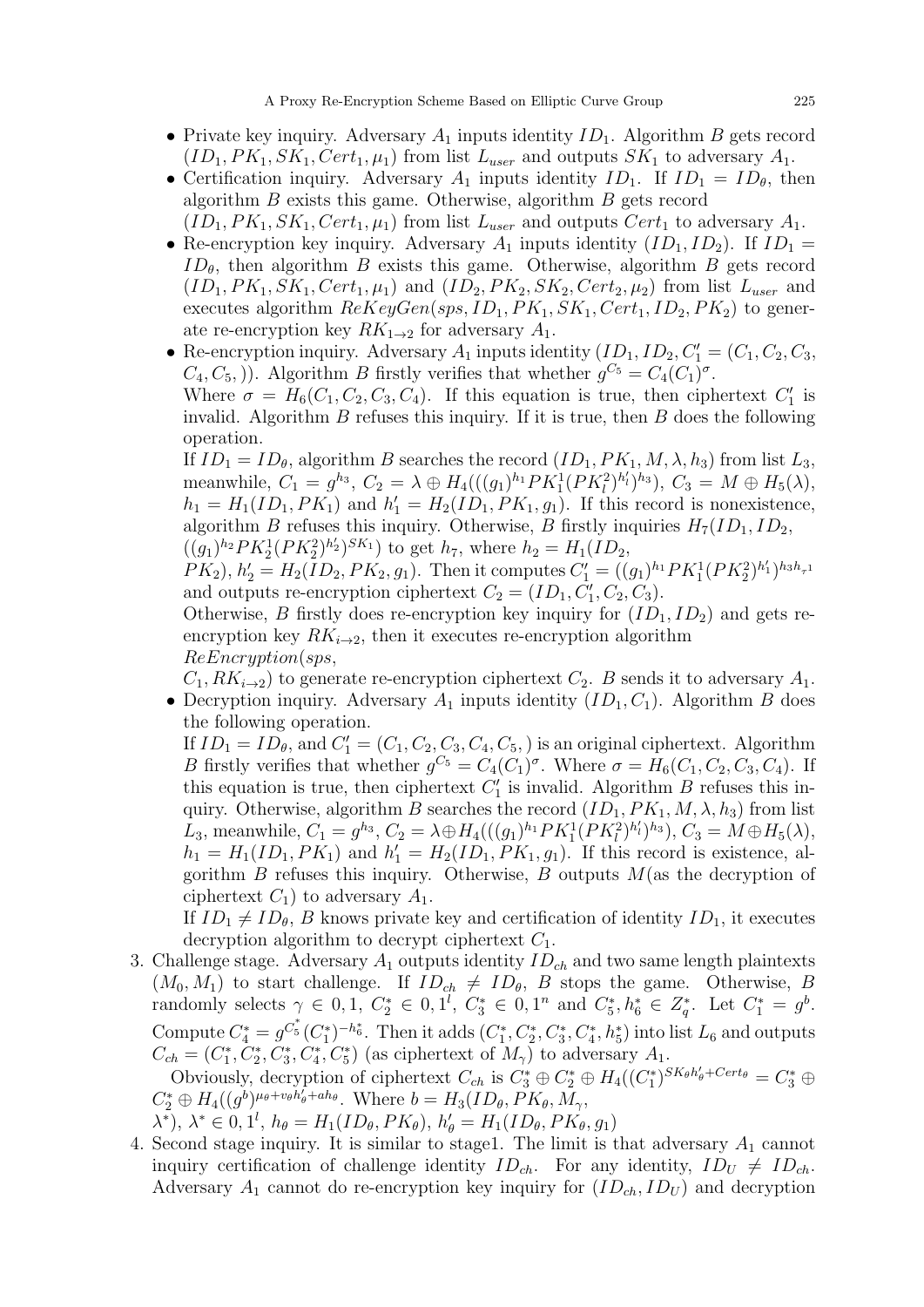inquiry for  $(ID_{ch}, C_{ch})$  and  $(ID_{der}, C_{der})$ . Where  $C_{der}$  is the output of re-encryption inquiry  $(ID_{ch}, ID_{der}, C_{ch}).$ 

5. Guess stage. Adversary  $A_1$  outputs the guess  $\gamma'$  of  $\gamma$ . B ignores the guess of  $A_1$  and randomly selects a record  $(S, h_4)$ , computes  $T = (S/(g^b)^{\mu_\theta + v_\theta h'_\theta})^{1/h_\theta}$ . If  $S = (g^b)^{\mu_{\theta}+v_{\theta}h'_{\theta}+ah_{\theta}},$  then  $T = g^{ab}$ . Therefore, algorithm B with a non-negligible advantage can solve the CDH problem in  $G_1$ .

5.2. Performance evaluation. We make a comparison to PRCE scheme[11] and CBCPR scheme[16] with our new scheme. Supposing that bilinear pairings in this scheme is  $e: G \times G \to G_T$ .  $G_T$  is bilinear target group. Table1 is the computation complexity with different schemes. Where symbols  $p, e_T, e$  and  $h$  denote bilinear pairings operation, exponential operation in  $G_T$ , exponential operation in G and Hash operation. Their coefficients are operation numbers. From the table, we can know that our new scheme needs the least operation time. In addition, it has the optimal encryption results.

TABLE 1. Performance comparison with different schemes

| Stage                | PRCE scheme           | CBCPR scheme                                                   | New scheme                    |
|----------------------|-----------------------|----------------------------------------------------------------|-------------------------------|
| Encryption           | $2p + e_T + 3e + 2h$  | $3p + e_T + 3e + 2h$                                           | 4e                            |
| ReKeyGen             | $2p + e_T + 3e + 3h$  | $2p + e_T + 4e + 3h$                                           | 2e                            |
| ReEnryption          | $6p+2h$               | $4p+h$                                                         | 3e                            |
| Deryption1           | $3p + 2e_T + 3e + 2h$ | $4p + 3e + 2h$                                                 | 3e                            |
| Deryption2           | $5p + e_T + 2e + 2h$  | $4p + e_T + 2e + h$                                            | 4e                            |
| ReEnryp. key         | 3 G                   | $ G_T  + 3 G $                                                 | $ Z_a^* $                     |
| Original ciphertext. | $3 G  + n + 2l$       | $2 G_T  + 2 G  + n + l$                                        | $2 G_T  +  Z_a^*  +$<br>$n+l$ |
| ReEnryp.             |                       | $\frac{2}{C}  G_T  + 3 G  + n + l \quad  G_T  + 3 G  + n + 2l$ | $ G  + 2n + l$                |

6. Conclusions. In this paper, we propose a proxy re-encryption scheme based on elliptic curve group. This new scheme can meet indistinguishable against adaptively chosenciphertext attacks in random oracle model. We also give security proof and efficiency analysis in this paper. And comparison with other proxy re-encryption schemes shows that our scheme has high efficiency. In the future, we will study more advanced reencryption schemes taking communication cost between authorized user and proxy into consideration.

Acknowledgment. The authors also gratefully acknowledge the helpful comments and suggestions of the reviewers, which have improved the presentation.

#### REFERENCES

- [1] B. R. Chang, H. F. Tsai, C. M. Chen, Evaluation of virtual machine performance and virtualized consolidation ratio in cloud computing system,, International Journal of Journal of Information Hiding and Multimedia Signal Processing, vol. 4, no. 3, pp. 192-200, 2013.
- [2] B. R. Chang, C. F. Huang, H. F. Tsai, et al., Rapid access control on ubuntu cloud computing with facial recognition and fingerprint identification, , International Journal of Journal of Information Hiding and Multimedia Signal Processing, vol. 3, no.2, pp. 176-190.
- [3] Q. C. Zhang, L. T. Yang, Z. K. Chen, Privacy Preserving Deep Computation Model on Cloud for Big Data Feature Learning, IEEE Transactions on Computers, vol. 65, no.5, pp. 1351-1362, 2016.
- [4] Q. C. Zhang, L. T. Yang, Z. K. Chen, Deep Computation Model for Unsupervised Feature Learning on Big Data, IEEE Transactions on Services Computing, vol. 9, no. 1, pp. 161-171, 2016.